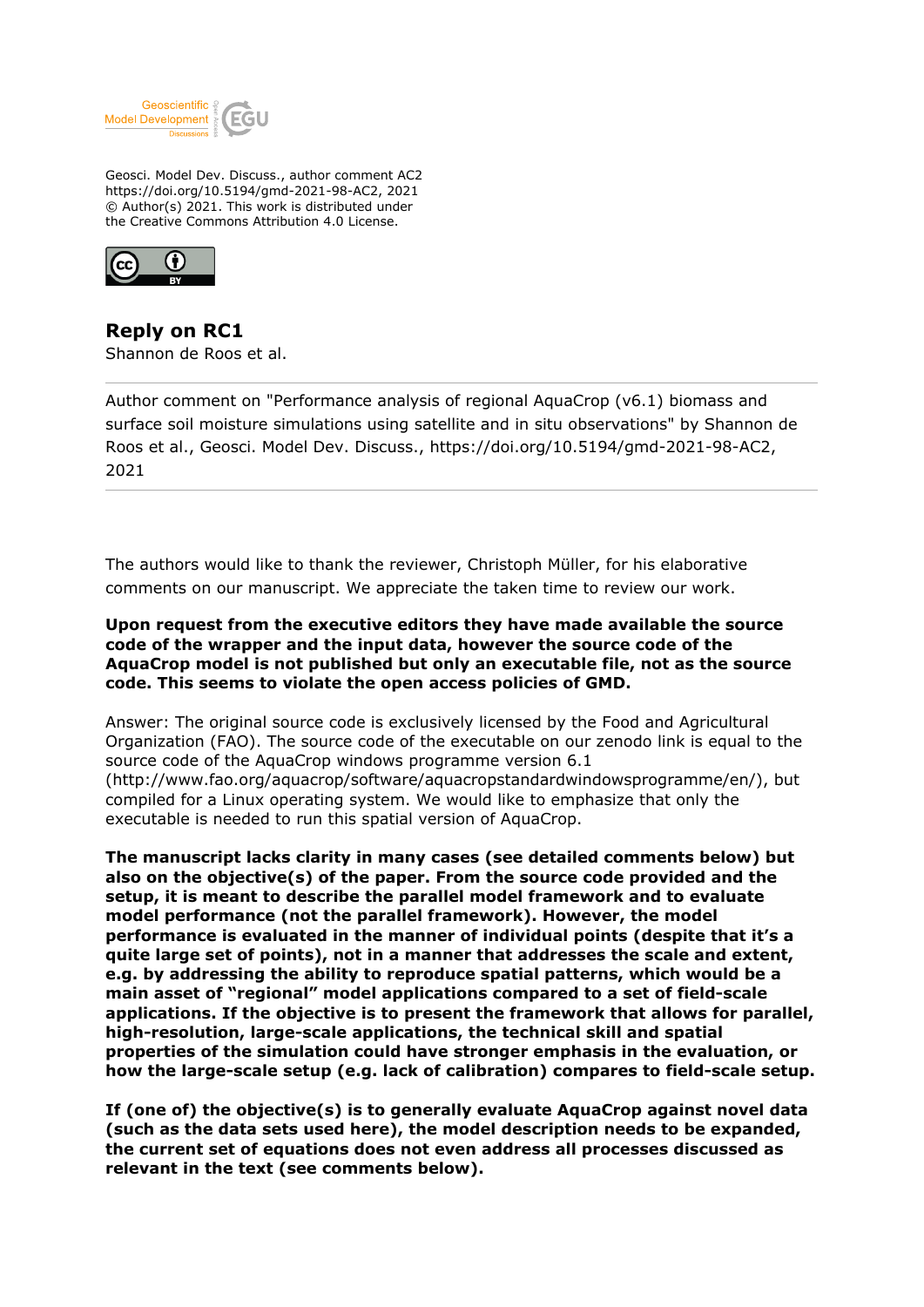Answer: The model is not only evaluated on individual points, but also regionally, using satellite data. To further investigate the spatial patterns of the simulations, we could look at time series of (regional) spatial correlation values between regional AquaCrop simulations and satellite retrievals. However, such an analysis is risky by itself because satellite data are not to be taken as reference data in terms of absolute retrieval values, because they depend on local parameter estimates (that might not be anywhere close to the 'truth'). Similarly, the model setup with a generic crop is not meant to correctly estimate the 'absolute' values of biomass. Therefore, the relative time series analysis at all pixels is deemed more important: our crop modelling system is slated by state-of-the-art practices in land surface modelling and data assimilation, where relative variability is much more important (e.g. anomalies) than absolute values.

**I don't understand the claim made that AquaCrop could serve as a bridge between point and global level simulations. It is claimed that AquaCrop was developed for a simplistic representation of crop growth (L46) and performance is good if the model is calibrated for local field conditions (L48). So AquaCrop may actually lack processes that are relevant to capture the heterogeneity of the landscape of environmental and management conditions at larger scales. The calibration of large-scale applications is hampered by lack of data that could serve as calibration targets and is not attempted here.**

Answer: We will edit the text as follows:

"The proposed regional AquaCrop system is scalable to any spatial resolution and therefore…""

**Even though an eyeball comparison suggests that results hold true, I find the comparison of the AquaCrop performance against the 2 soil wetness datasets a bit biased, as the samples are very different. This could be made more direct if also the statistics would be supplied for the set of pixels that is covered by both reference data sets.**

Answer: All our analyses and performance evaluations are based on a range of objective skill metrics, community-based standards and direct causal/physical relationships – no eyeball comparisons.

We are not entirely sure about the 'bias' in the performance analysis. However, based on suggestions below, we think that (i) there might have been some misunderstanding, which we will correct for in the text, and (ii) that a common spatial mask (crossmasking of datasets) is recommended. Such a crossmasking of datasets would have to be done in space and time, and would reduce our datasets to a very small overlapping sample, because each satellite dataset has very different recommended retrieval quality flags. Crossmasking would thus result in a great loss of information and a consequent bias in our performance analysis (limited to a small subsample). Please see details below.

Detailed comments: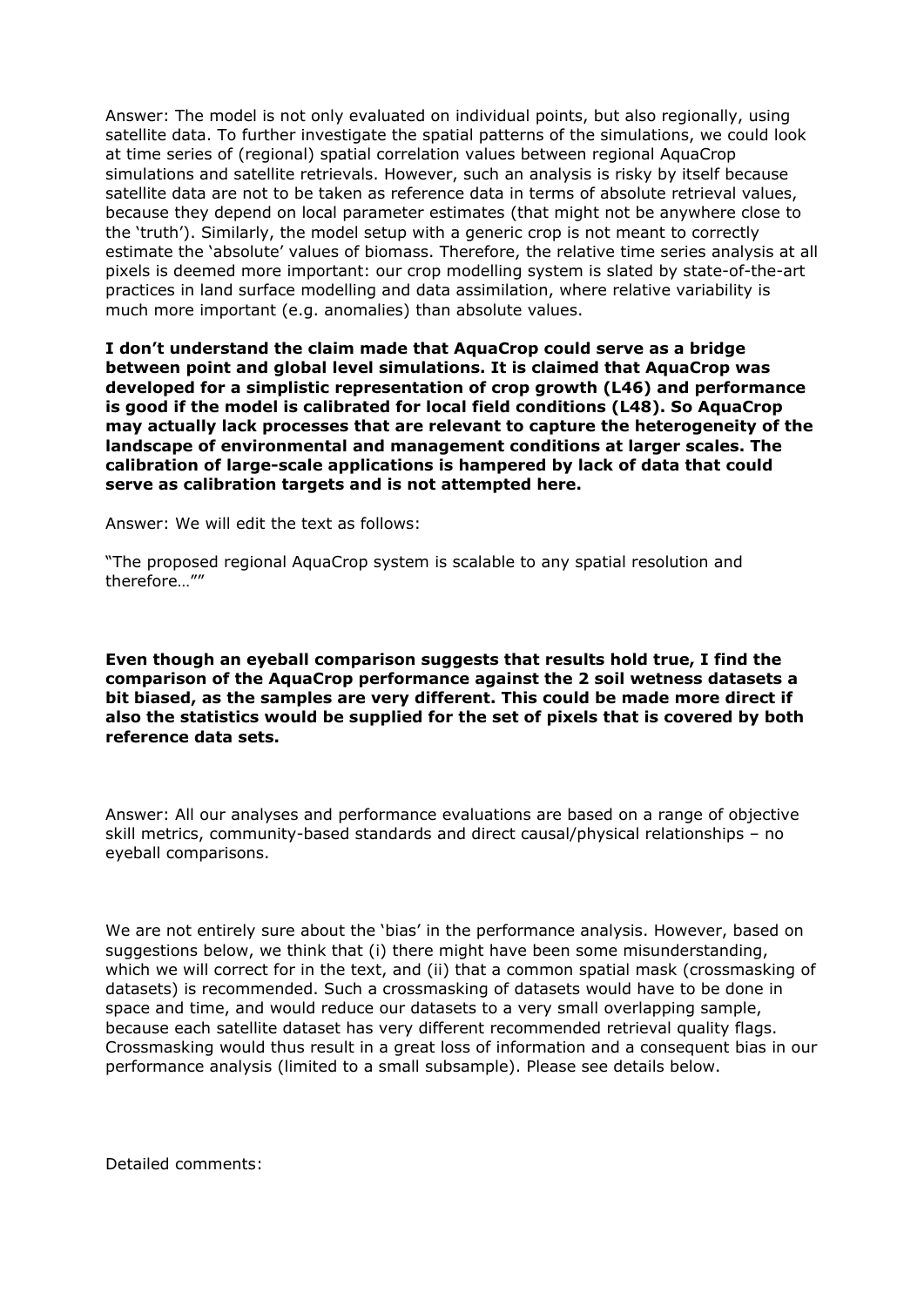**L19: curious to learn about how that bridge could look like. Many globally applied crop models are, in fact, field-scale models run in a modeling framework to process gridded data**

Answer: Please see description above.

#### **L31: the better GGCMI evaluation reference would be Müller et al. 2017, not 2018. You could add Folberth et al. 2019 (http://dx.doi.org/10.1371/journal.pone.0221862)**

Answer: Thank you for the references.

**L34: this "downside" is not only relevant for upscaling field-scale models but holds true for any large-scale crop model application.**

Answer: Agreed, the text will be updated.

## **L35: do you mean "… and loss of information that is typically available at smaller scales"?**

Answer: Thank you, the text will be updated.

**L39: I guess the better reference for the GGCMI Project per se is Elliott et al. 2015 (http://dx.doi.org/10.5194/gmd-8-261-2015) if you just want to have one reference. If you want to describe the breadth of crop models used in GGCMI, you could add Elliott et al. (2015), Müller et al. 2019 (http://dx.doi.org/10.1038/s41597-019-0023-8), Franke et al. (2020a) (http://dx.doi.org/10.5194/gmd-13-2315-2020) for the different set of models contributing to Phase2 and (Jägermeyr et al. under review) for yet another ensemble of crop models contributing to the current Phase 3 (including AquaCrop).**

Answer: Thank you for the references, they will be included in the revised manuscript.

## **L40: odd second half of that sentence: response to what? Do you mean "… more insight is needed in the relevancy of different processes represented in crop models applied at different spatial and temporal scales under different management assumptions"?**

Answer: Thank you for the suggestion, the sentence will be rephrased.

#### **L52: unclear – what are the difficulties to update to newer AquaCrop versions?**

Answer: This statement will be removed from the sentence.

#### **L58: if this is the main objective, what are the side objectives?**

Answer: This was an unfortunate formulation. The evaluation of high-resolution regional AquaCrop simulations is \*the\* objective of this paper.

**L60: I'm surprised by the "generic crop" approach. Crops differ in various aspects and e.g. differences in growing season specifications have been shown to matter quite a lot (Müller et al. 2017, Jägermeyr & Frieler 2018 (http://dx.doi.org/10.1126/sciadv.aat4517)). Also above ground biomass differs substantially between crops. I see that this liberates you of having to specify high-resolution inputs that match crop distributions that the satellites**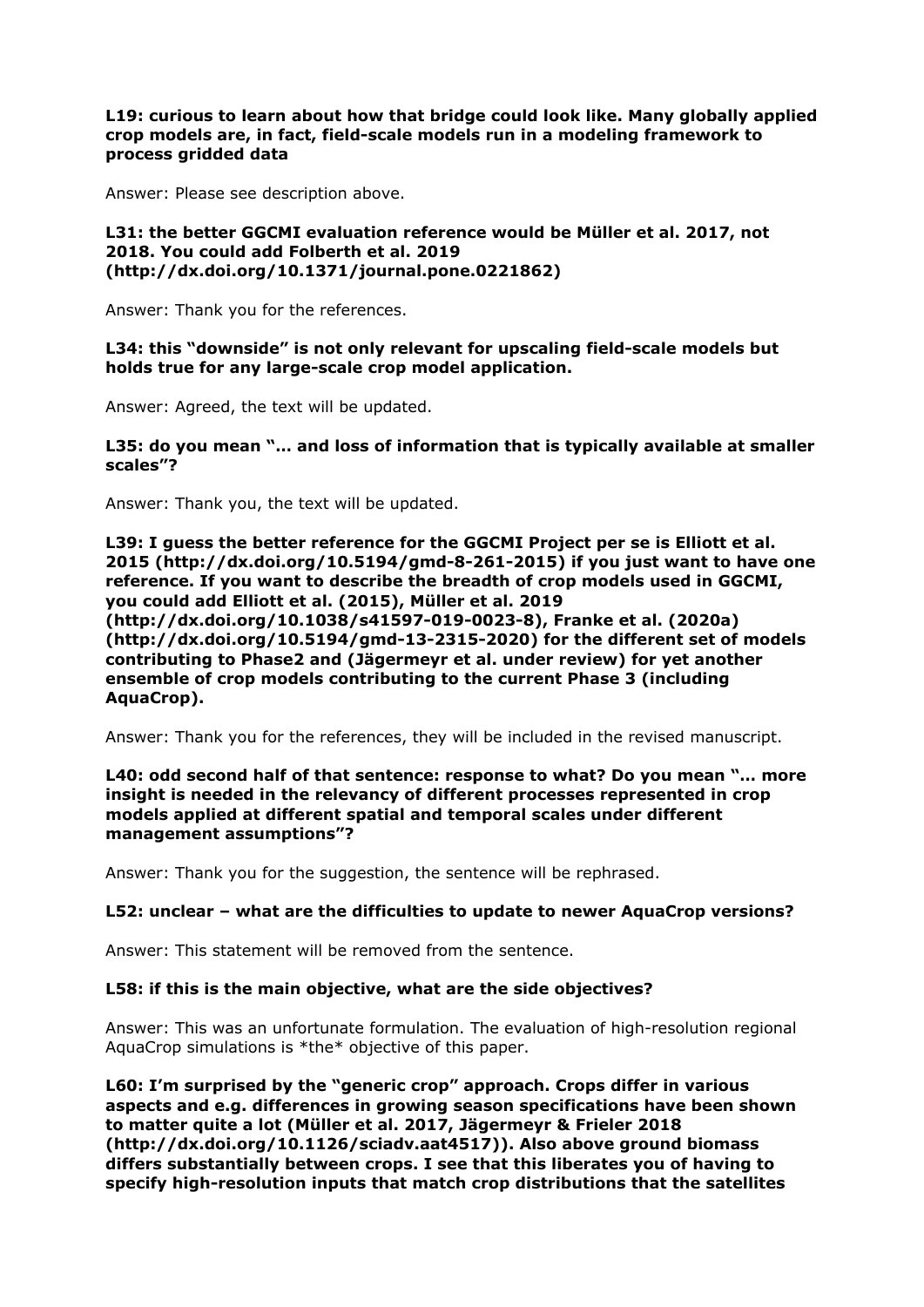## **see, but some justification of this choice would be needed here.**

Answer: The text will be updated to make sure that the focus is on the correct relative temporal variability and anomalies.

As briefly mentioned at the end of the manuscript, this model is set up for satellite- based data assimilation at a later stage. Our motivation is that the data-assimilation will correct for the temporal differences in relative biomass production. We wanted to test if the model performs accurately with this generic crop, to see if we can continue with the dataassimilation. Of course, the crop file can easily be replaced by any specific crop for other applications.

#### **L79: I don't understand the discretization of the soil column. It looks like no soil layers are used? But the root zone is divided into compartments? How are these discretized? Is the topsoil/subsoil information of HWSD (described later, L132) assigned to these compartments or are soil properties assumed to be homogeneous?**

Answer: In AquaCrop, output for soil moisture is given for the entire root-zone, but also for the different layers of the root zone, for 10-12 compartments (depending on the root zone depth). The top layer (WC01) was used to evaluate against satellite data, which is more or less equal to the top 5-10cm of the soil. We will clarify this in the text.

#### **L101: can you elaborate on what a field and a grid cell really are in AquaCrop. Most gridded approaches (or in fact also field-scale approaches) simulate one single point and assume it is representative for the field/grid cell. Is that similar here or is there any lateral heterogeneity considered within the simulation units (field or grid cell)? If not, this "replacement" merely affects how outputs are interpreted, no?**

Answer: Indeed, each field is considered homogeneous as it would be in the original AquaCrop model. This imperfect mapping adds representativeness error and is mentioned as extra motivation to focus on skill metrics that do not include a bias component (R, anomR, ubRMSD).

## **L116: this section should include the time period that is actually simulated. Or a modeling protocol section should be added that describes the simulation experiment(s) – simulations done in advance for "tuning", central simulation**

Answer: A new section will be added to the methods, describing the simulation set-up.

## **L117: unclear why this input data set was selected and no bias correction was performed. See e.g. Ruane et al. 2021**

**(http://dx.doi.org/10.1016/j.agrformet.2020.108313) for the relevancy of input data sets. The AgMERRA data set (based on MERRA and available at 0.25° spatial resolution), would e.g. seem to be more suitable? Or other data sets described there or the ISIMIP3a input data sets that also cover 2012?**

Answer: The text will be updated as follows:

"The MERRA-2 meteorological variables have a 3-hourly temporal resolution, a spatial resolution of 0.5° lat x 0.625° lon, and are readily available at a latency of about a month."

There are many global datasets available for the meteorology. MERRA-2 is a wellestablished and in depth evaluated long term global re-analysis product, assimilating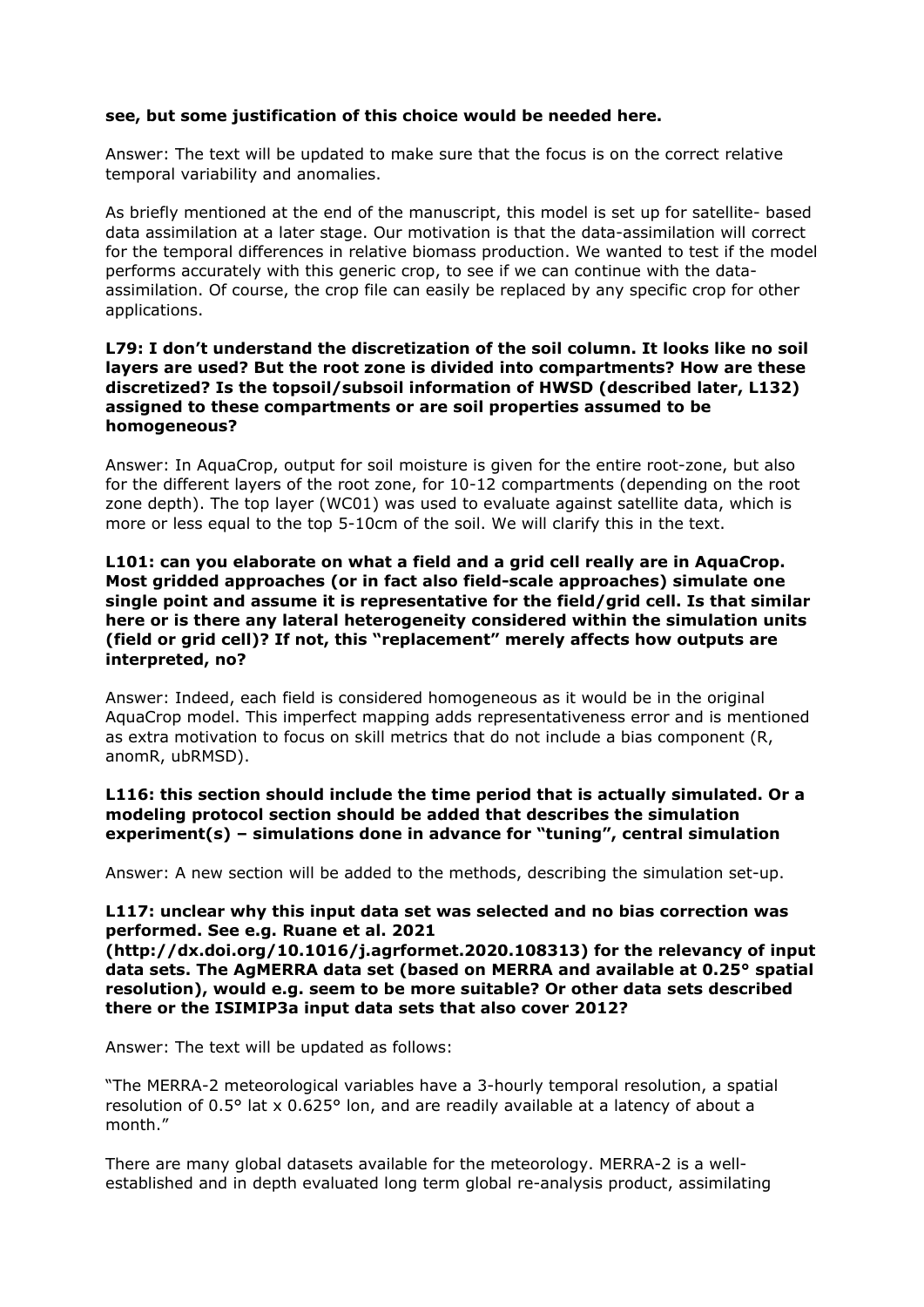observations from satellite and gauge stations for precipitation, with a low product latency (Reichle et al. 2017 doi: https://doi.org/10.1175/JCLI-D-16-0720.1). AgMERRA is based on an older version of MERRA, using an outdated modelling system, artificially mapped to 0.25 $^{\circ}$ , and only available until specific years (2010). MERRA-2 has a latency of at most a month, and if we wanted to, we could directly replace MERRA-2 re-analysis with real-time forecasts, which is beneficial for future simulations.

A comparison of MERRA-2 temperature and precipitation and data from field stations (in Austria and Czech Republic), showed satisfactory results. We are looking for reliable datasets at finer resolutions for future applications.

#### **L136: but some crops are grown throughout winter in Europe, how are these growing season treated?**

Answer: In the methods section we state that this 'generic crop' is suitable for the summer growing season. We therefore exclude analysis over the winter period (Nov-Feb). A different crop file would be needed to simulate the winter crops, with a different starting date of the year (November).

## **L140: is this some form of calibration? Can you better describe how the 30% were approximated? The GAEZ data would also provide some information on soil fertility that could help to abandon a guestimate.**

Answer: Yes, this was tuned (manually) by comparing for several locations the biomass production to the CGLS-DMP product. This value was also chosen as in AquaCrop, the recommended soil fertility is in the range of moderate-good instead of perfect  $(=0\%$ reduction). The reduction of 30% falls within that recommended range.

We will update this in the text as follows:

"…, the value was manually tuned to 30% after initial model evaluation of daily biomass production with the CGLS-DMP (see 3.1) product for several pixels."

#### **L144: It's a bit funny to justify the choice of the generic crop with anticipated results. Also, it seems that this is speculation as no counterfactual experiment was conducted. Maybe more specific crop representation would substantially improve model performance? There clearly is still room for improvement in model performance, so we cannot say if this generic crop choice is a good one.**

Answer: We agree that the use of specific crops would most likely result in better model performances, however this is not within the scope of our research, and even not needed for future data assimilation experiments, if designed to focus on relative temporal variabilities.

## **L145: "this file was minimally tuned" this is unclear and needs a clearer description and justification. Keep in mind that the work should be reproducible.**

Answer: The minimally tuning refers to extending the length of the senescence stage, which was done after the comparison with CGLS-DMP. We will specify this in the updated manuscript. Please note that the final generic crop file used in this research is available in the supplied dataset, and can be used by anyone.

**L150: I don't understand why the canopy development had to be prescribed in calendar days. How is it normally done in AquaCrop? A typical approach to simulate phenological development is based on growing-degree-days (see e.g. Wang et al. 2017 http://dx.doi.org/10.1038/nplants.2017.102). Please add a**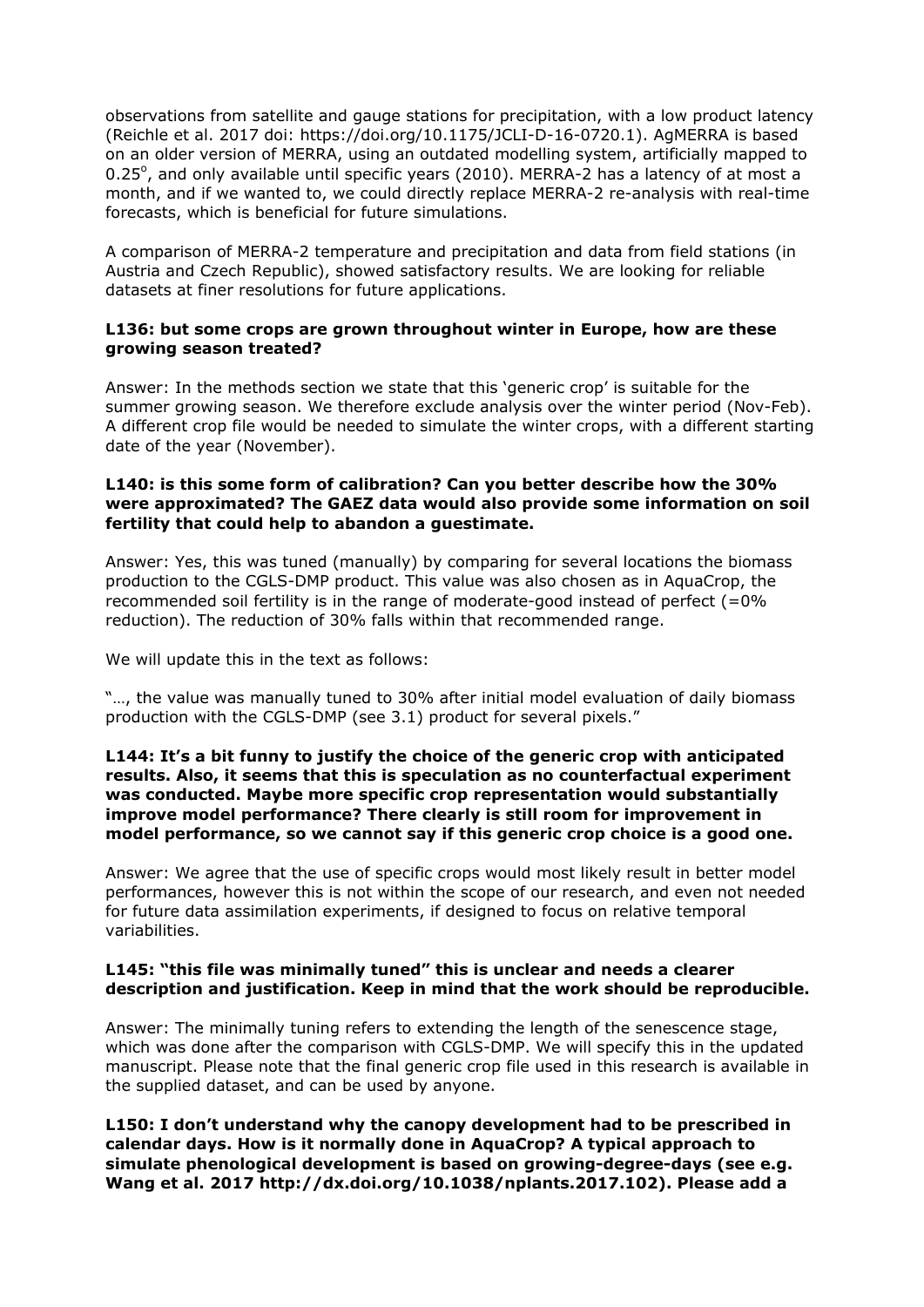## **description of how crop phenology is modeled and if/how that relates to transpiration.**

Answer: Indeed, growing degree days are the default option in AquaCrop. However, since we wanted to simulate the biomass production from the 1st to the last day of the year, we had to fix the length of the crop cycle on 365 days to avoid that in a cold year the length would exceed the 365 days of the year (and vice versa in a warm year). However, since in the calculation of crop transpiration growing degree days are considered, an over- or underestimation of the canopy cover will have only a small impact on the simulated crop transpiration (and hence also the effect on the simulated soil water content and biomass production will be limited).

## **L151: the effect of GGD on transpiration is not clear from equation 2. How is this considered? Please elaborate to make sure that the model description in complete and understandable.**

Answer: The cold stress coefficient is calculated with growing degree days, which largely eliminates the error of canopy cover in calendar days. This information will be added to the revised manuscript.

**L156: what classes? And why 50 as a minimum? Are you saying "if at least half of the pixel is used for rainfed agriculture, it is included in the simulation set"? I wonder if that does not exclude a lot of cropland from the analysis? Is this necessary to have a clear signal from cropland when comparing to satellite data? Please expand.**

Answer: Correct, we will rephrase this.

There would indeed be some crop areas lost. However, since a 1-km pixel should represent an agricultural field, for pixels in which more than 50% is covered by another type of vegetation or not even by vegetation but e.g. an urban class, this would no longer be a realistic representation of an agricultural field.

# **L187: What is the outcome of that implicit quality screening?**

Answer: This sentence will be removed to avoid confusion.

This statement was too trivial: since we are not simulating over areas where satellite soil moisture retrievals do not perform well (e.g. ice, urban, complex terrain), we are also not using any compromised satellite retrievals.

## **L200: is there a name and reference for the "recommended conservative quality screening"? How important is that for the outcome?**

Answer: There is; O'Neill, Peggy, et al. "Algorithm Theoretical Basis Document. Level 2 & 3 Soil Moisture (Passive) Data Products." (2018). We will add this reference to the updated manuscript. Microwave satellites are sensitive to various aspects (frozen soils, snow, steep slopes, urban area, water bodies). Quality control is done for both the CGLS-SSM and SMAP-SSM, to minimize the product bias.

## **L214: this information should be moved and expanded to the methods section. Modeling domain, selection of grid cells included in simulations, temporal range covered etc. need to be described in the methods part.**

Answer: This will be updated accordingly in the revised manuscript.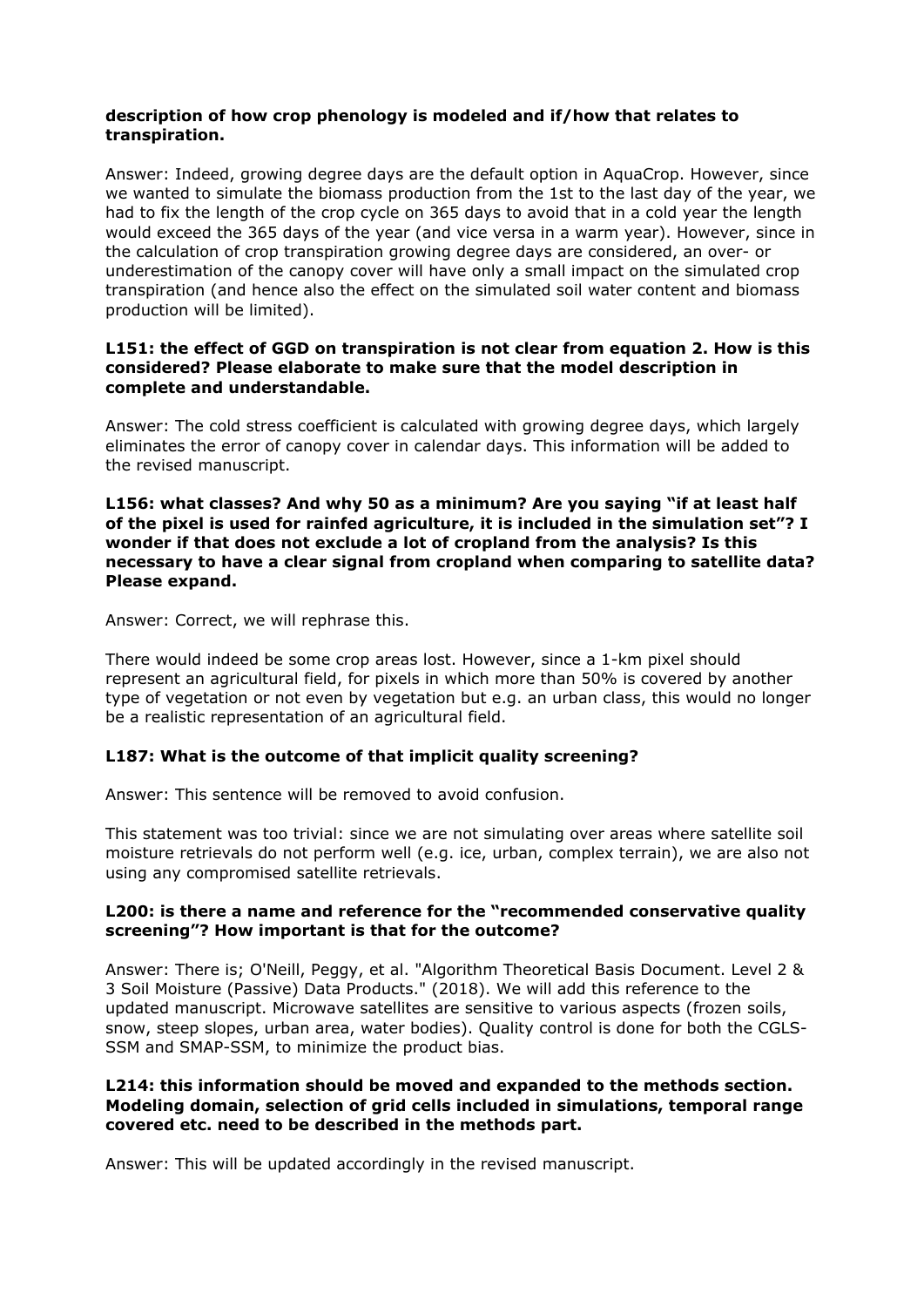## **L216: all metrics should be described with equations. To me, at least, it is unclear how anomalies were computed or how the bias was removed – it seems there are different options to do so.**

Answer: The equations described in the attached file will be added to the revised manuscript.

To calculate anomalies, please see Gruber et al., (2020) (https://doi.org/10.1016/j.rse.2020.111806) or also https://github.com/alexgruber/myprojects/blob/master/timeseries.py. The reference will be added to the updated manuscript.

The anomalies are calculated by first computing for each pixel the climatologies of both the model simulations and the reference dataset (which were crossmasked in time). Subsequently, the data values are subtracted by the climatology values for the matching dates, resulting in the anomaly for these specific dates. A positive value thus indicates a higher biomass/ SSM value compared to the climatological average for that day, whereas a negative value indicates the opposite. The correlation of the model simulated anomalies vs. the satellite product anomalies then gives an indication of the model performance on the interannual variability.

The manuscript will provide more details about the anomaly calculation.

# **L228: multi-year => how many years?**

Answer: Depending on the length of the dataset: 8 years for biomass & CGLS-DMP;  $\sim$ 4 years CGLS-SSM; ~3.5 years SSM- SMAP. We will clarify this in the revised manuscript.

# **L233: the median of the matching 10 days?**

Answer: Yes, exactly. Will be rephrased in the revised manuscript.

## **L236: I don't understand the exact processing or the intentions of the correlation analysis of AEI and the satellite products**

Answer: The AquaCrop model is run without any irrigation applications. In areas where irrigation is very common, such as northern Italy, this could cause a mismatch between observations from the satellite and model simulations. Since it is impossible to know the exact dates and amounts of irrigation at this scale for each location, the Area Equipped for Irrigation (AEI) dataset was used, to distinguish regions of high irrigation potential. By comparing correlation coefficients to the percentage of AEI, we could say that there is a possible effect of irrigation that influences the correlation between the model and satellite retrieval products. We will repeat in the text that the model is run without irrigation applications.

#### **L237: the metrics section fails to explain how 5cm soil moisture values are made comparable to simulated soil moisture of the rooting zone? Maybe this is not an issue and just a problem of me not understanding how the soil is discretized in AquaCrop (see comment above)**

Answer: Please see answer above, for L79.

#### **L257: where can we see this? How do you know?**

Answer: This could be visualized with maps presenting water stress and temperature stress over the domain. You would typically find higher water stress in the South and cold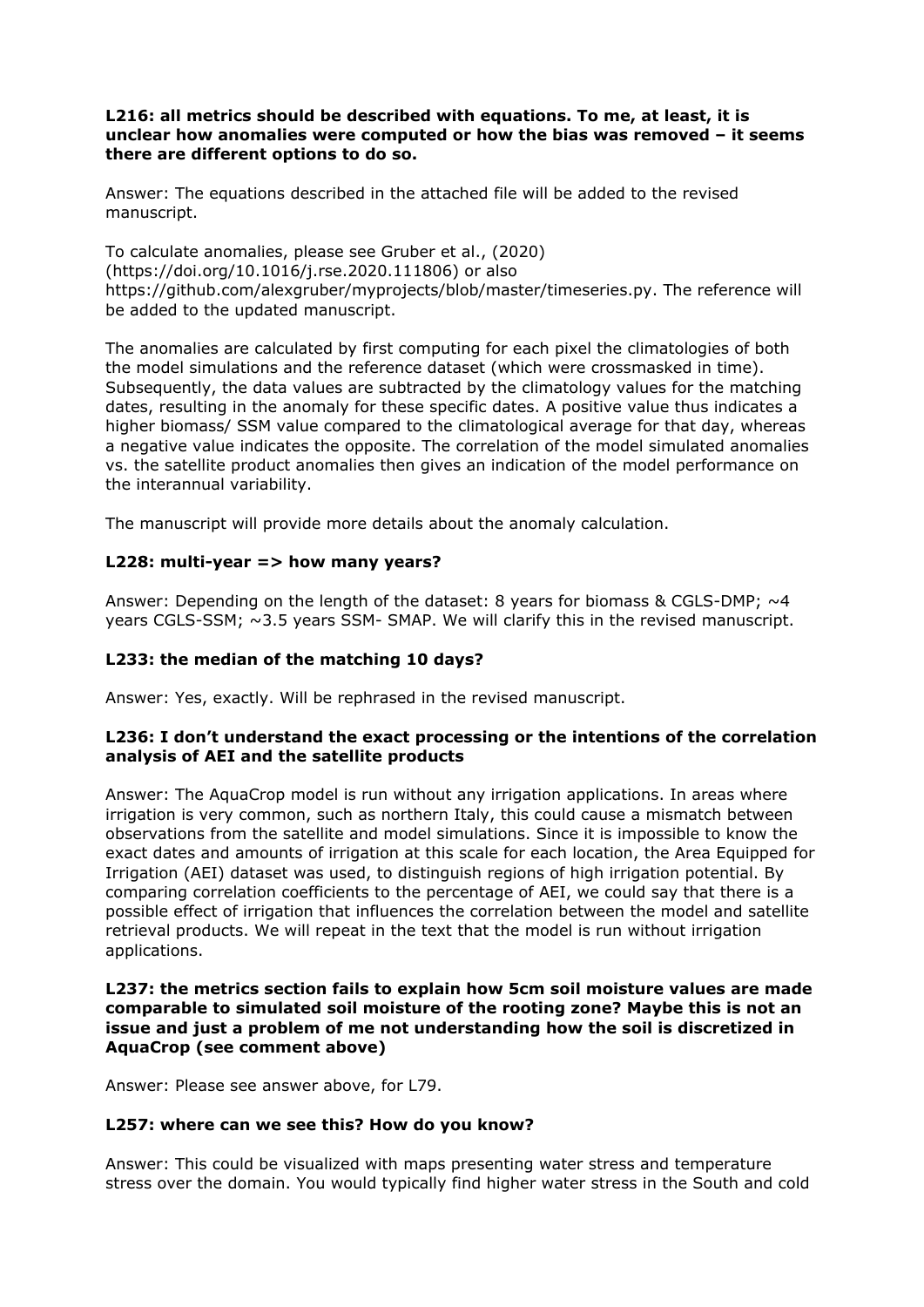temperature stress in the North. We hope that this is self-explaining.

## **L258: "tons" are abbreviated with small-caps t (also in legend of Fig 1 and titles of Fig 2)**

Answer: we will make the units consistent.

## **L267: what is "high rate of rainfall"? Do you refer to the precipitation intensity or total amounts? That part of Germany included in your modeling domain and Poland are not exactly areas of high rainfall.**

Answer: This sentence was not well phrased and will be updated in the revised manuscript. In areas where crop growth is expected as there is sufficient water supply by precipitation, this supply will be drained in extremely sandy soils, therefore still create water stress for the plant.

## **L268: why should the satellite not see water stress effects? Please elaborate**

Answer: The DMP is not a direct satellite observation, but a product that uses fAPAR from optical satellites and variables from other resources (meteo data from ECMWF) to derive the productivity. It is true that the stress should be observed in fAPAR at some stage (it is a 10-daily product), but the DMP manual still emphasizes that this product contains several limitations, such as omitting water stress and nutrient deficiencies. This will be added in the revised manuscript.

## **L280: is this a finding by eyeball? Please provide metrics that support your claim (e.g. distribution of errors per texture class or similar).**

Answer: The particular erroneous output stands out in the maps, and corresponds exactly to a certain soil type, with 93% of sand. This is a unique soil class from the HWSD, which is not suitable to be used in AquaCrop. A distribution per texture class would not add much value, and only highlight this one soil class. We will fine tune the language in the manuscript to clarify this.

#### **L285: My understanding of the methods section is that only pixels with at least 50% rainfed agriculture according to the CORINE data set are included in the simulations. How come you now claim that the sandy regions included in the analysis (and thus containing agricultural land) are not suitable for agriculture?**

Answer: This is something we did not expect to see either. However, it is possible that the dominant soil class over an area is not the dominant soil class for the agricultural areas within that pixel. This soil class of 93% sand is simply an outlier in the soil classifications, i.e. in our soil input data set.

## **L292: just to avoid ambiguity: these R values refer to AquaCrop vs. in-situ and AquaCrop vs. CGLS-SSM, correct? Not to in-situ vs. CGLS-SSM in the second case?**

Answer: Figure 4.a. shows AquaCrop vs. in situ. 4b AquaCrop vs. CGLS-SSM & AquaCrop vs. SMAP-SSM, 4c. in situ vs. CGLS-SSM & In situ vs. SMAP-SSM. We will change the description to make it clearer.

#### **L294: why 42 pixels? In section 3.4 you describe 32 for SMAP-SSM and 42+3 for CGLS-SSM. The extra 3 HOL points are not available for SMAP-SSM?**

Answer: Indeed, there is no SMAP-SSM data over the HOAL locations, so we could not make a comparison there. We will check the consistency in the number of data points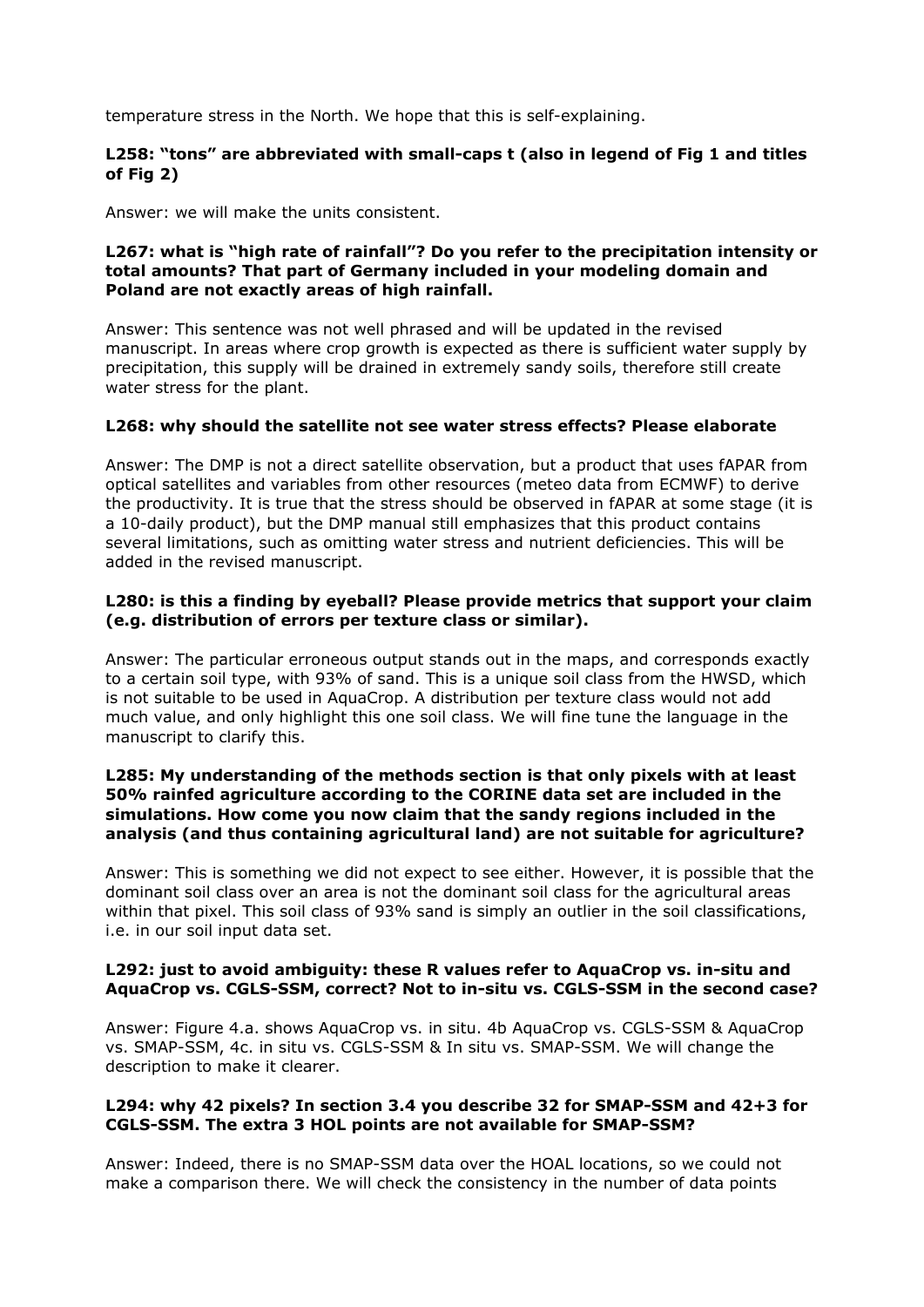mentioned (should be 32 for SMAP-SSM and 45 points for CGLS-SSM).

## **L295: is this the mean R of the temporal correlation averaged across the sites or a correlation across time and space?**

Answer: It is a temporal correlation averaged across the sites; we will fine tune the language in the revised manuscript.

## **L306: this seems to miss a reference? Or are these your own findings?**

Answer: A reference will be added (https://doi.org/10.1109/TGRS.2018.2858004).

**L315: I don't understand this sentence. Irrigation could also dampen the amplitude making the overall weather-driven signal (the only aspect captured by AquaCrop) smaller compared to the noise and thus harder to get any correlation at all. Also for a comparison between the different data sets it seems difficult to compare across different samples? Why not make these claims based on the same spatial mask?**

Answer: We will rephrase the sentence as follows:

"…even if the simulations were limited to dominantly rainfed agricultural areas according to the CORINE land use map and therefore did not include irrigation, it is possible that in reality irrigation is applied in the field and seen by the satellite data, resulting in lower correlation metrics."

Limiting the analysis to the same spatial mask would not be beneficial, because active and passive microwave-based soil moisture retrievals each have their own limitations (recommended quality flags) in space and time. Crossmasking both datasets, possibly also with optical satellite-based biomass retrievals, would mean a too large loss of valuable data. We will add a note about this in the manuscript.

## **L323: I did not see any analysis separating seasonal, interannual and short-term temporal dynamics here. What results support this claim here?**

Answer: With Pearson's R we compared the seasonal dynamics of the model and the product. The anomaly correlations account for interannual temporal dynamics, as the seasonally varying climatology has been subtracted for each year. The time series shown in the manuscript then indicate the short-term and interannual temporal dynamics.

## **L330: Is this speculation or can this be shown somewhere? A simple test could be to run the model with uniform soil parameters – the computational costs are claimed to be low?**

Answer: The TAW map is presented in figure 2.a. as a comparison. We see a clear agreement with the lower anomR biomass map in the North (North Germany/ Poland) and low TAW values and we verified this in the case for extremely sandy soil class, which contained very low TAW values (due to low FC).

## **L338: again here seems to be a reference missing? The comparison of the skill of the AquaCrop model to the 2 different data products should be conducted on the same spatial mask.**

Answer: A mask would indeed be better to confirm that statement. However, with the intercomparison of the in situ products, we already make a comparison over the same locations for both SMAP-SSM and CLGS-SSM, showing much better correlations of SMAP-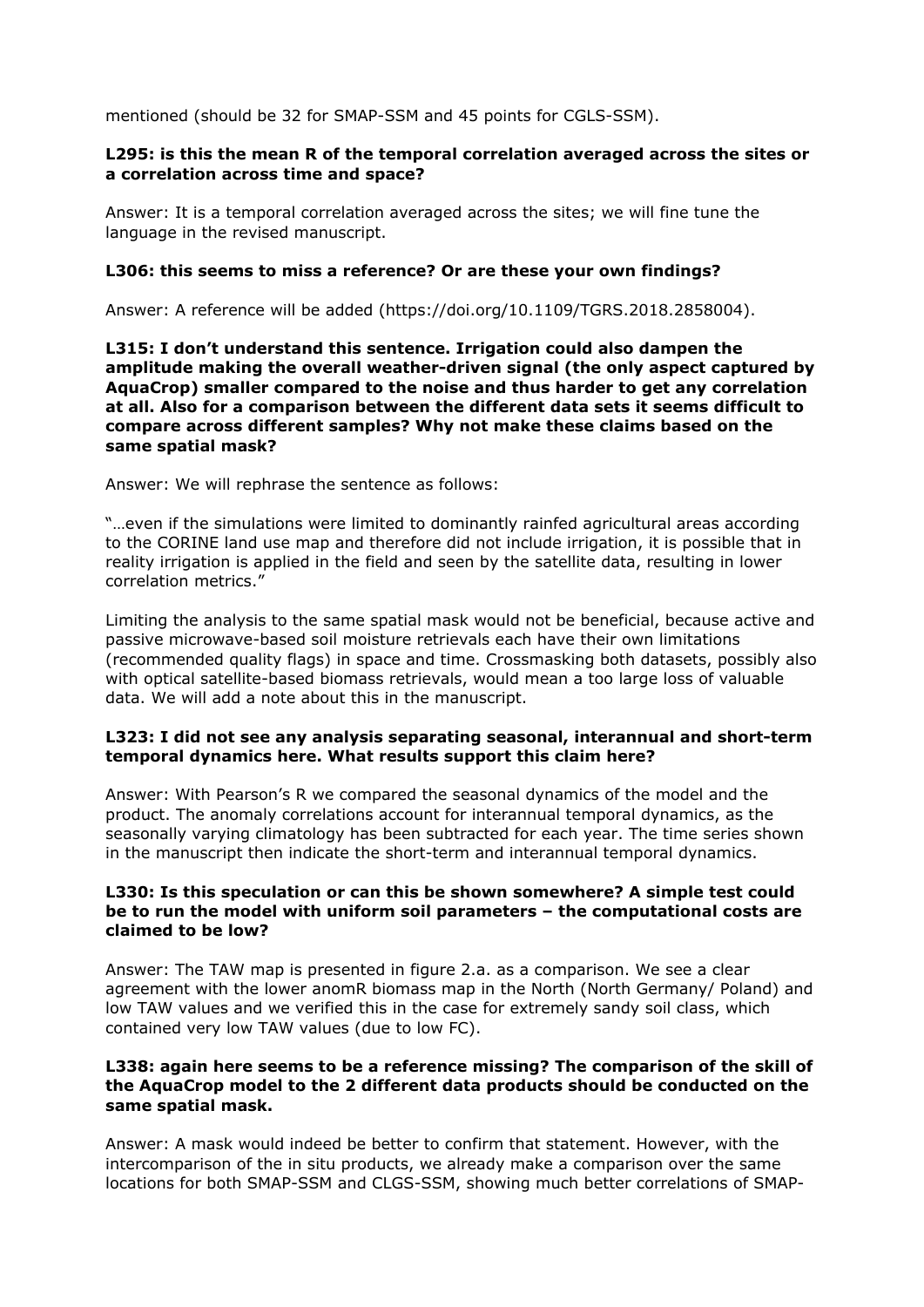SSM to both in situ observations and AquaCrop simulations. See also above why a full crossmasking of SMAP- and CLGS-SSM would not add value. The same reference of L306 will be added here.

#### **L341: This point was also made earlier on, but I still don't understand how the explicit focus on "agriculture-only" pixels can include substantial areas with soil parameters unfit for agricultural production?**

Answer: Please, see comment at L285. In other words: parameter data sets are by design not self-consistent.

#### **L342: Speculation or finding? Is that a scientific debate or finding that could be referenced or would e.g. the SMAP-SSM quality flags suggest such relationship?**

Answer: This is a finding (L280).

#### **L345: There are already data on varying crop parameters such as growing seasons and fertilizer available and I guess the abandonment of the idea of a "generic crop" would be a prerequisite to introduce time- and space-variant crop parameters.**

Answer: Agreed, however due to reasons mentioned in L60 we prefer to stay with the 'generic crop'.

## **L348: this is an interesting idea, but can you elaborate on this a bit to make it more tangible?**

Answer: Of course. We want to apply satellite- based data assimilation to the model, using radar satellite observations (and possibly passive microwave satellite observations). Within our research group at KU Leuven, Sentinel-1 backscatter data has been processed over Europe at 1-km resolution. This dataset is then used to first calibrate a backscatter model, to transform AquaCrop soil moisture and vegetation output into backscatter values. Ensemble realizations will be generated to account for meteorological input uncertainty. Then, we would like to perform the actual data-assimilation, probably using a particle filter approach. This is all work in progress.

#### **Fig 2: Panel b shows productivity not production? Small-caps t not T for tones.**

Answer: Will be changed.

## **Fig 3: What are white areas? In figs 1+2 I was assuming that these are pixels not simulated (could be explained in methods section), but is the SMAP-SSM data set more patchy or are these excluded for some other reason? This should be explained in the caption.**

Answer: The white areas are indeed no data areas. We will specify this in the revised text. Due to the strict quality screening for SMAP-SSM, there is less data available.

#### **Fig 4: panels b and c don't show information on agreement across the 3 product classes (satellites, AquaCrop, in situ) or if there is always just 2 of the 3 agreeing with each other. That would have implications for the interpretation of results, wouldn't it?**

Answer: With 4.b. and 4.c. we wanted to visualize that SMAP-SSM in most cases correlates better to in situ points and to the AquaCrop measurements than the CGLS-SSM product does.